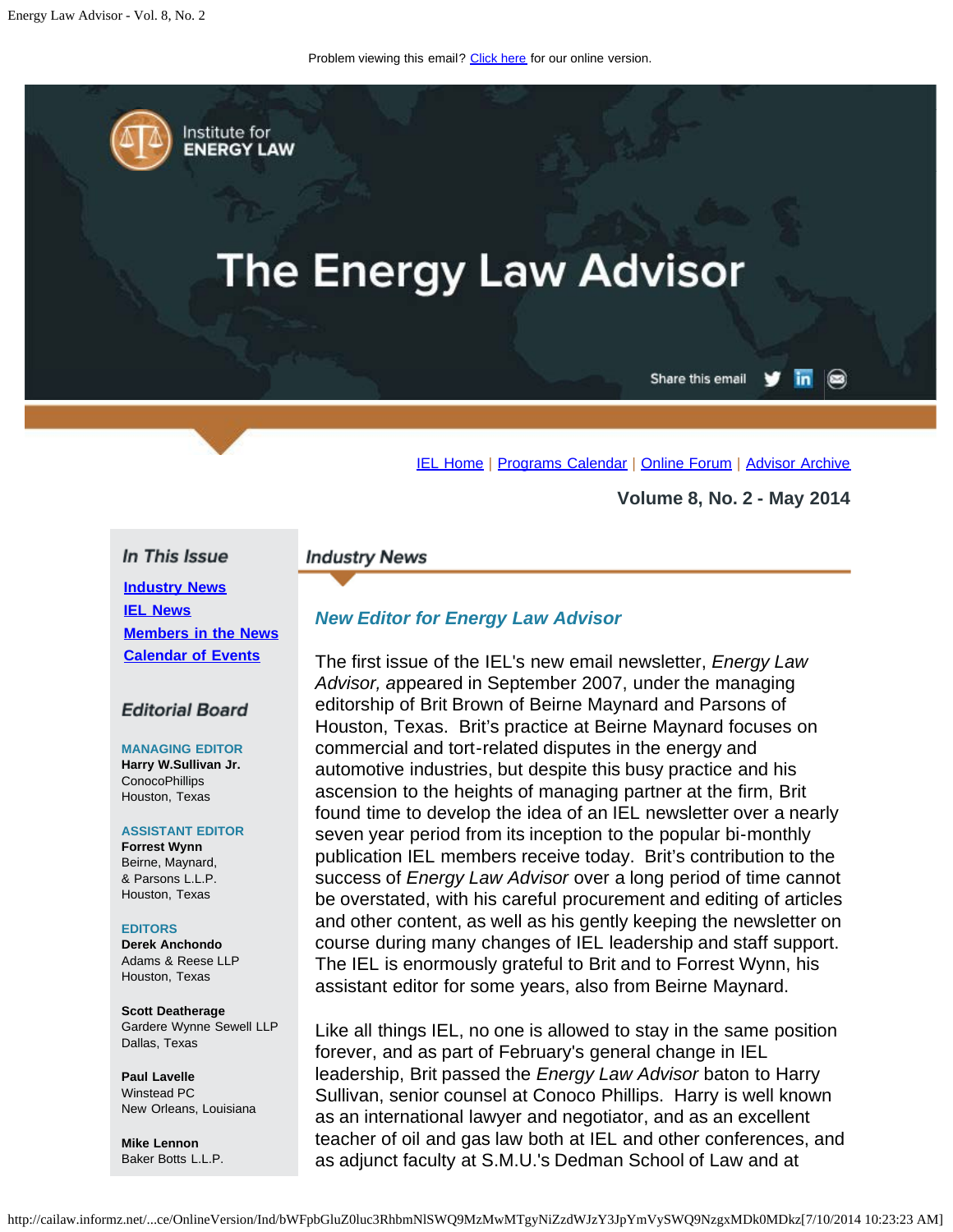Houston, Texas

**Jack Massey** Sutherland Asbill & Brennan LLP Houston, Texas

**Christina E. Ponig** DLA Piper LLP (US) Houston, Texas

**Matthew J. Salzman** Stinson Leonard Street LLP Kansas City, Missouri

**Russell L. Schetroma** Steptoe & Johnson PLLC Meadville, Pennsylvania

#### **INSTITUTE FOR ENERGY LAW**

**Wendy Daboval** Chair, IEL Advisory Board Chevron North America Exploration & Production Co. Houston, Texas

**J. Alan B. Dunlop** IEL Director Plano, Texas

**David B. Winn** IEL Co-Director and CAIL Vice President Plano, Texas

# **Submissions**

**Industry News** Email **[Brit Brown](mailto:bbrown@bmpllp.com)** and **[Lilly](mailto:lhogarth@cailaw.org) [Hogarth](mailto:lhogarth@cailaw.org)**.

**Member Announcements** Email **[Lilly Hogarth](mailto:lhogarth@cailaw.org)**. Please submit photo with announcement if possible.

© Copyright 2013 - All Rights Reserved

South Texas College of Law. Harry chairs the IEL's Academic Outreach Committee. Harry plans to continue the development of the newsletter from where Brit left off, always with a view to increasing its value to IEL members.



Harry W. Sullivan, Jr. Senior Counsel **ConocoPhillips** 



Brit Brown Managing Partner Beirne, Maynard & Parsons, L.L.P.





*Renewable Portfolio Standards Among the New England States: How About Some Good Old-Fashioned Yankee Regionalism?*

By: Keith Richard, New England School of Law

As announced on February 4, 2014, the Institute for Energy Law's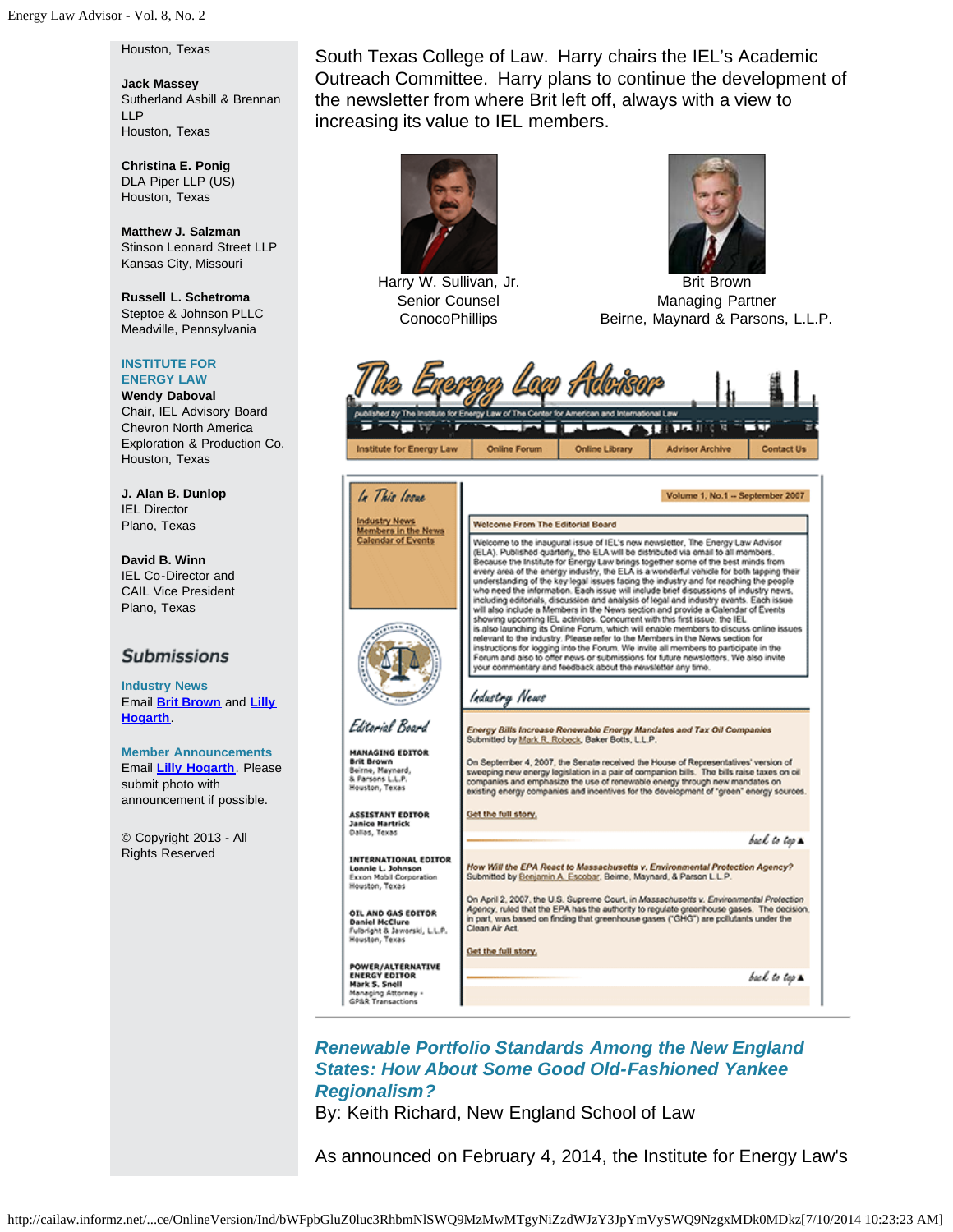(IEL) 2014 **Hartrick Scholar** is **Keith Richard**, a third year law student at the New England School of Law in Boston, Massachusetts. His paper is entitled *Renewable Portfolio Standards Among the New England States: How About Some Good Old-Fashioned Yankee Regionalism?* The *Energy Law Advisor* is pleased to publish Mr. Richard's paper in three parts, the first of which is included in this month's issue. **[Read more...](http://www.cailaw.org/media/files/IEL/Publications/2014/ela-renewable-portfolio-vol8-no2.pdf)**

## *Pricing Arbitrations: It's a Gas, Gas, Gas*

By: Melanie Willems and Robert Blackett of Andrews Kurth

This article looks at the theory underlying price variation clauses in gas sales transactions, and how to approach a question about the meaning of an individual clause. **[Read more...](http://www.cailaw.org/media/files/IEL/Publications/2014/ela-pricing-arbitrations-vol8-no2.pdf)**

*Energy Transfer Partners, L.P. v. Enterprise Products Partners, L.P., No. 11-12667 (298th Dist. Ct., Dallas County, Tex.) (Unpublished), applying Texas law*

By: Joshua L. Fuchs, Jones Day and Kevin Dent, Gregory Wagner, Karl Jun of Baker Botts

ELA is including two case summaries on *Energy Transfer Partners, L.P. v. Enterprise Products Partners, L.P*., No. 11-12667 (298th Dist. Ct., Dallas County, Tex.). The Texas jury in this case held, despite express contractual disclaimers, that a partnership had been created and that damages in the amount of \$319 million were due for a breach of fiduciary duties. **[Read more...](http://cailaw.informz.net/admin31/content/template.asp?sid=34737&ptid=799&brandid=3434&uid=781094093&mi=3301826&ps=34737)**

**Members in the News** 

The IEL gratefully recognizes a new **Supporting Member**:

**Winston & Strawn LLP** with the following representatives elected to the IEL Advisory Board: **Rocio Mendoza, Alex Niebruegge, J. Denmon Sigler, Craig Vogelsang**

Furthermore, we are pleased to announce the IEL has acquired 3 more **Sponsoring Members**:

- **Fletcher, Farley, Shipman & Salinas, LLP** with the following representative elected to the IEL Advisory Board: **Douglas Fletcher**
- **Ikiebe & Company** with the following representative elected to the IEL Advisory Board: **Joy Ijeoma**
- **Texas International Terminals Ltd.**, with the following representative elected to the IEL Advisory Board: **Scott Mixon**

Please help us welcome IEL's newest **Associate Members** and representatives on the Advisory Board: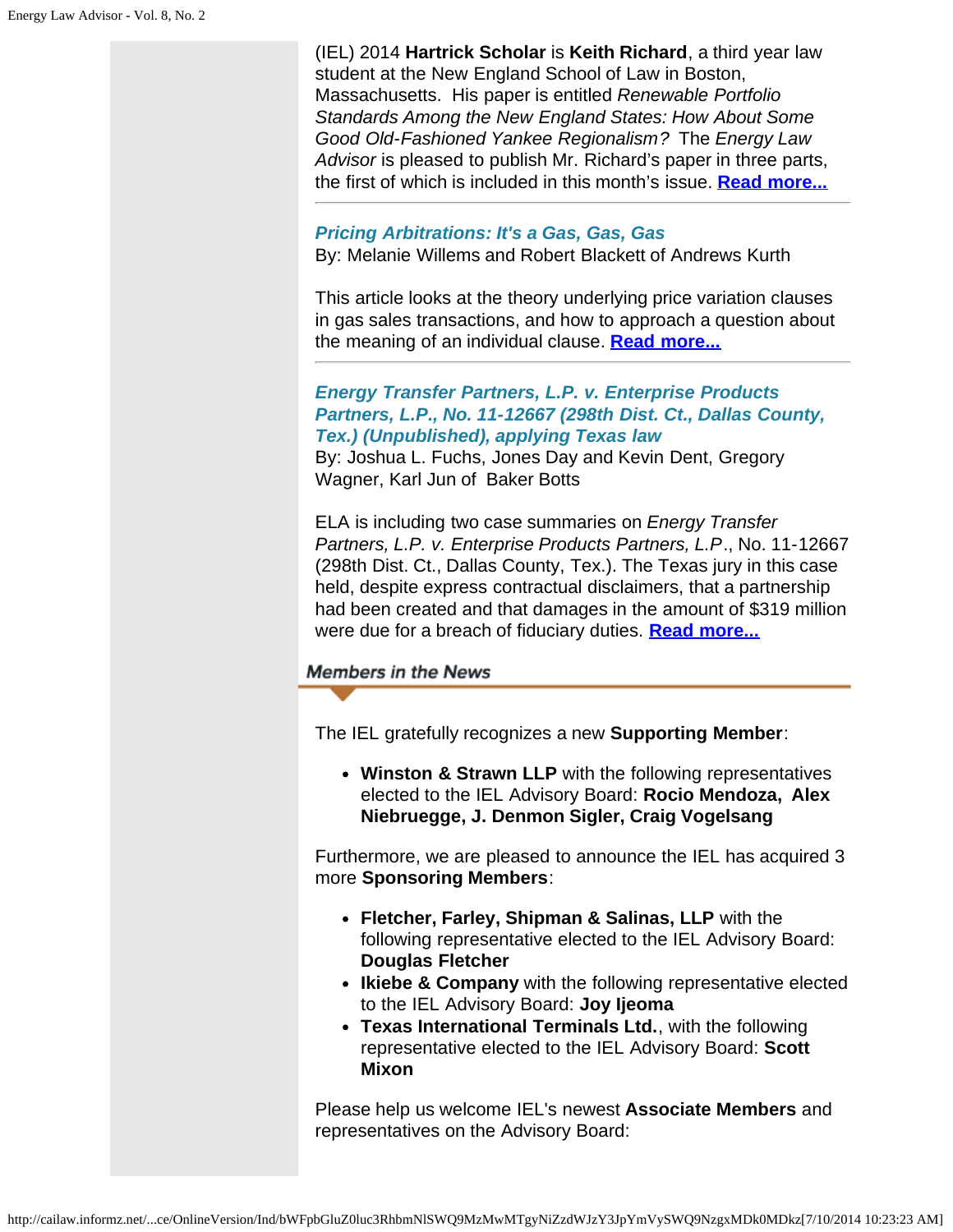**Todd Drucker** (JAMS, Inc., New Yok)

- **Steven J. Watkins** (McGinnis Lochridge, Houston)
- **Chadwick J. Bothe** (Law Office of Chadwick J. Bothe, Sugar Land)
- **Kathleen Paisley** (Ambos Law, Brussels)
- **Brandy Manning** (Burleson LLP, Midland)
- **Susan Lindberg** (Eni US Operating Co. Inc., Houston)
- **Patrick Okonjo** (Okonjo, Odiawa & Ebie, Lagos)
- **Elisabeth E. Muckala** (Hall, Estill, Hardwick, Gable, Golden & Nelson, PC Oklahoma City)
- **Jonathan Worbington** (Gray Reed & McGraw, P.C., Houston)
- **Chin H. Yu** (Hein & Associates, Houston)
- **Tobiah Utter** (Hein & Associates, Houston)
- **Brett Cupit** (Apache Corporation, Houston)
- **Gaia T. Mosher** (Apache Corporation, Houston)
- **Andrew Friedberg** (Apache Corporation, Houston)
- **Andrew M. Taylor** (Apache Corporation, Houston)
- **Mike P. Cash** (Liskow & Lewis, Houston)
- **Mark Whittington** (JAMS, Inc., Dallas)
- **Bradley L. DeLuca** (Johnson DeLuca Kurisky & Gould, Houston)
- **Brigid Ashcraft** (Johnson DeLuca Kurisky & Gould, Houston)
- **Andreas Achleitner** (EquityMetrix, LLC, Dallas)

Our newest **Young Energy Professional Members** are:

- **William Radler** (Petrofac Inc., Houston)
- **Teymur Aliyev** (State Oil Company of Azrbaijan Republic, Baku)
- **Benjamin E. Foster** (Rutgers University School of Law , Camden Collingswood)
- **Emma Mata** (Seyfarth Shaw LLP, Houston)
- **C. Brendan Cummings** (Ensco plc, Houston)
- **Chalain Jordan** (Access Midstream Partners, L.P., Massillon)

The IEL is also proud to include in our Membership 2 more **Law Schools**:

- **University of Dundee**, with the following representative elected to the IEL Advisory Board: **Peter Cameron**
- **University of Kansas School of Law**, with the following representative elected to the IEL Advisory Board: **Uma Outka**

**Calendar of Events** 

**[Current Land](http://www.cailaw.org/institute-for-energy-law/events/2014/land-lease-disputes.html?utm_source=Informz&utm_medium=Email&utm_campaign=Event+Details) [and Lease](http://www.cailaw.org/institute-for-energy-law/events/2014/land-lease-disputes.html?utm_source=Informz&utm_medium=Email&utm_campaign=Event+Details)**

**[YEP Breakfast](http://www.cailaw.org/institute-for-energy-law/events/2014/yep-breakfast-project.html?utm_source=Informz&utm_medium=Email&utm_campaign=Event+Details) [Seminar:](http://www.cailaw.org/institute-for-energy-law/events/2014/yep-breakfast-project.html?utm_source=Informz&utm_medium=Email&utm_campaign=Event+Details)**